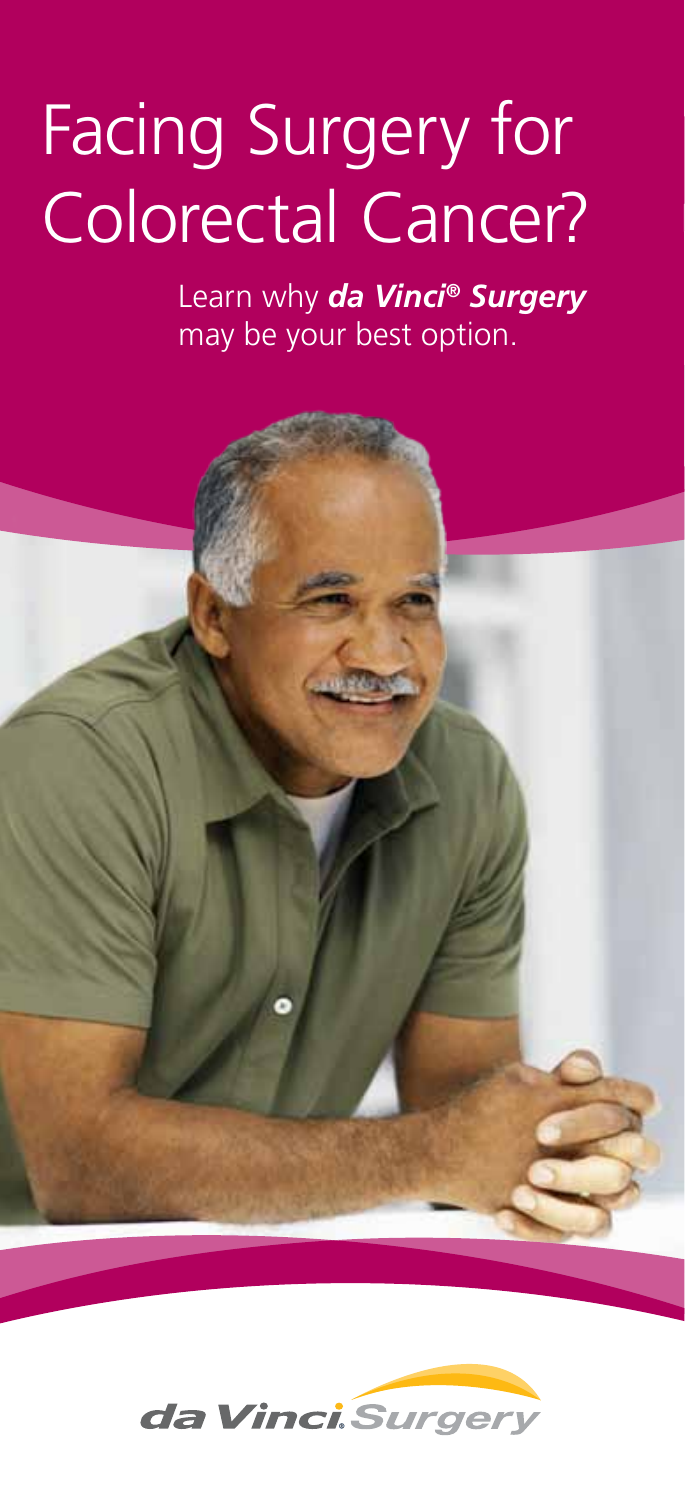#### **The Condition:** Colorectal Cancer

The colon and rectum are part of the large intestine. Their main function is to pass solid waste from the body. Colorectal cancer usually starts in the glands of the colon or rectum lining. Almost all cases of colorectal cancer begin as non-cancerous (benign) polyps that slowly develop into cancer.<sup>1</sup> Like many cancers, colorectal cancer can spread to lymph nodes or other organs.

Colorectal cancer symptoms may include:<sup>1</sup> blood in the stool, changes in bowel habits, pelvic pain, narrow stools, and unexplained weight loss.

Colorectal cancer affects nearly 1.3 million people worldwide each year and is the fourth most common cause of cancer death<sup>2</sup> Colorectal cancer is more common in men, in people over age 60, and in developed  $\frac{c_0}{c_1}$ countries.<sup>1,2</sup>



The Intestinal Tract

1 Available from: http://www.ncbi.nlm.nih.gov/pubmedhealth/PMH0001308/ 2 Available from: http://globocan.iarc.fr/factsheets/cancers/colorectal.asp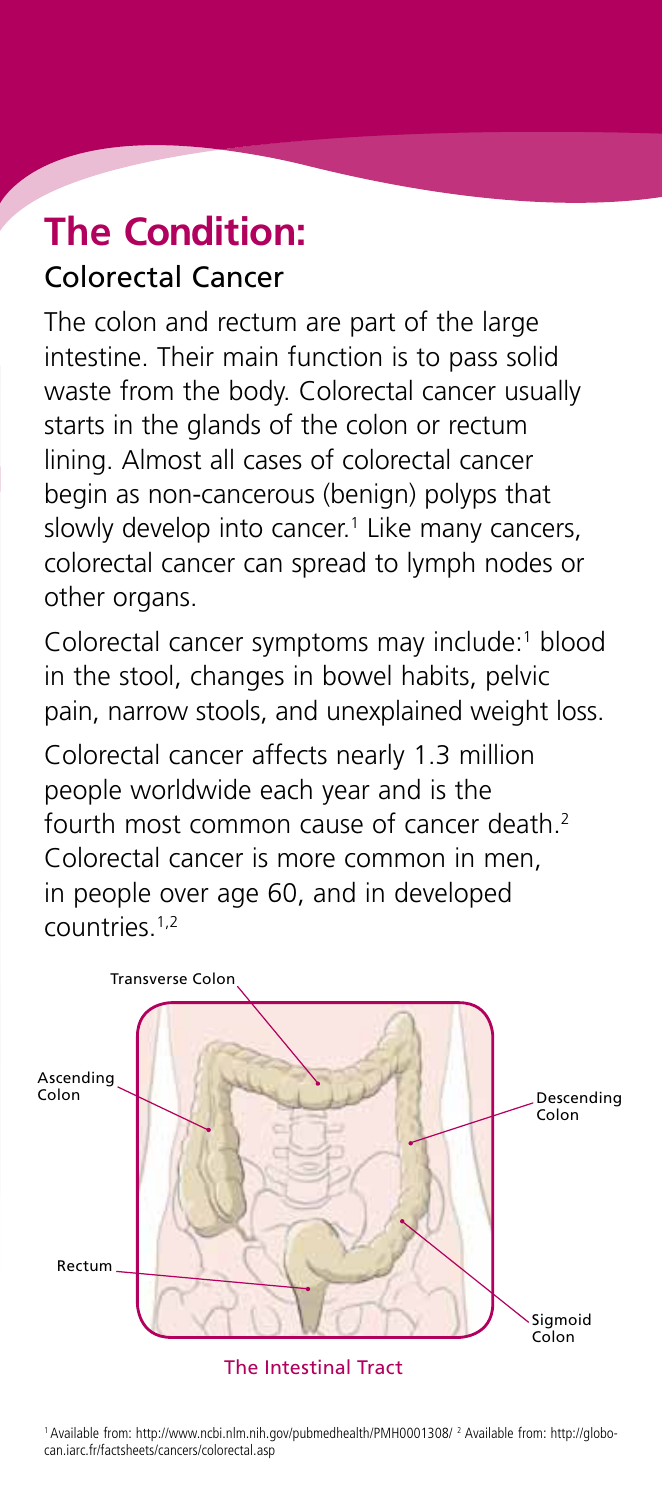### **The Treatment:**  Colorectal Surgery

For rectal cancer, surgeons perform low anterior resection (LAR) to connect the rectum to the colon after removing the cancer. An abdominoperineal resection (APR) may also be performed if the rectal cancer is located too close to the anus.

Colorectal procedures are usually performed via traditional open surgery, meaning a large open abdominal incision is made from the pubic bone to just below the breastbone. While open surgery can provide an effective treatment for colorectal cancer, it often involves significant trauma and a long recovery.



t the effectiveness of the da Vinci Surgical System when used in minim mplications. **Before you decide on surgery, discuss treatment options with your doctor. Underst** Surgery with the da Vinci Surgical System may not be appropriate for every individual; it may not be applicable Only your doctor can determine whether *da Vinci* Surgery is appropriate for your situation. The clinical infor<br>Surgery are not necessarily those of Intuitive Surgical, Inc. and should not be considered as substitute for m Surgical. All rights reserved. Intuitive, Intuitive Surgical, da Vinci, da Vinci S, da Vinci Si, Single-Site, InSite, 1 trademarks or registered trademarks of their respective holders. PN 870119 Rev D 07/11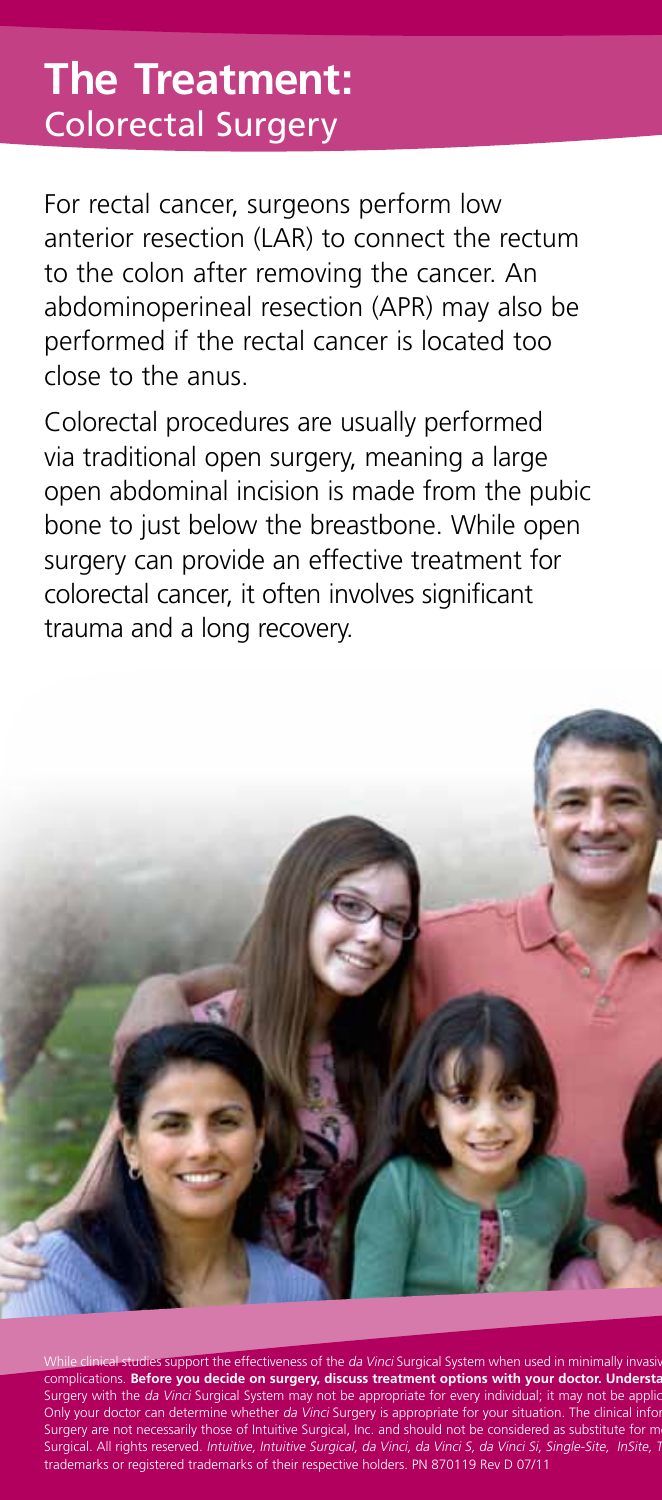Laparoscopic surgery is a minimally invasive alternative to open surgery. However, this approach is considered to be technically challenging due to the extensive dissection required, along with the limitations of traditional laparoscopic technology.



Open Colorectal Cancer Surgery Incision

*da Vinci* Colorectal Surgery Incisions



e surgery, individual results may vary. There are no guarantees of outcome. All surgeries involve the risk of major<br>**nding the risks of each treatment can help you make the best decision for your individual situation.** able to your condition. Always ask your doctor about all treatment options, as well as their risks and benefits. mation and opinions, including any inaccuracies expressed in this material by patients or doctor about da Vinci edical advice provided by your doctor. All people depicted unless otherwise noted are models. © 2011 Intuitive ilePro and EndoWrist are trademarks or registered trademarks of Intuitive Surgical. All other product names are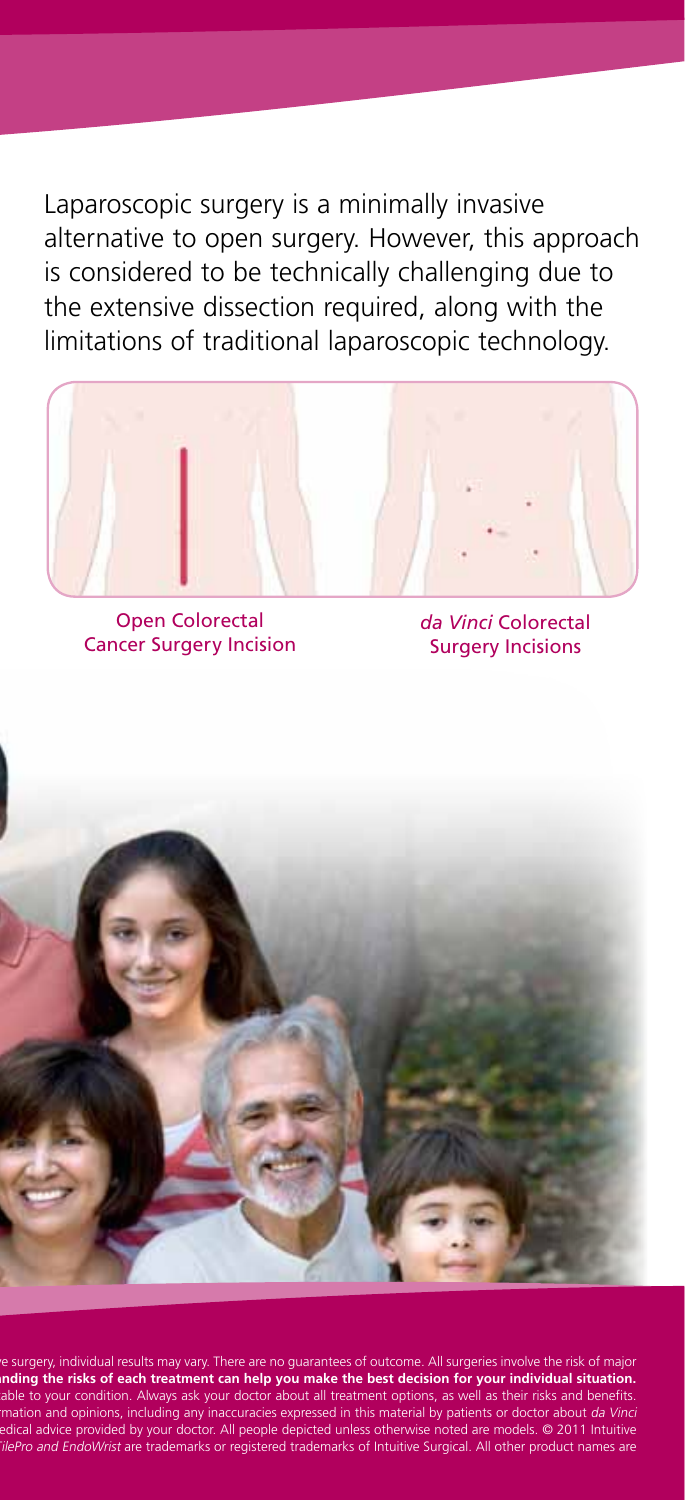#### *da Vinci®* **Surgery:**  A Less Invasive Surgical Procedure

If your doctor recommends colorectal surgery, ask about minimally invasive *da Vinci* Surgery. State-ofthe-art *da Vinci* requires just a few tiny incisions so you can recover, move on to additional treatment, if needed, and get back to your life.

When compared to open surgery, *da Vinci* Surgery offers the following potential benefits:

- Excellent cancer control4
- $\sum$  Low rate of complications<sup>5,6</sup>
- $\sum$  Fast return to a normal diet<sup>4,6</sup>
- $\sum$  Short hospital stay<sup>4,5</sup>
- $\sum$  Fast return of bowel function<sup>4,6</sup>
- $\sum$  Fast recovery<sup>4</sup>

*da Vinci* Surgery offers many benefits over traditional laparoscopic surgery including:

- Excellent outcomes for cancer control3
- $\sum$  Fewer complications<sup>3</sup>
- $\sum$  Faster return to a normal diet<sup>3</sup>
- Faster recovery3

Every surgery is unique to each patient and procedure, therefore benefits cannot be guaranteed.



3 Baik SH, Kwon HY, Kim JS, Hur H, Sohn SK, Cho CH, Kim H. Robotic versus laparoscopic low anterior res<br>Jun;16(6):1480-7. Epub 2009 Mar 17. <sup>4</sup> Hellan M, Anderson C, Blenhom JD, Paz B, Pigazzi A. Short-Term Outco<br>10;1245. R. Testa S. Robotic colorectal surgery: first 50 cases experience. Dis Colon Rectum. 2008 Nov;51(11):1627-32. E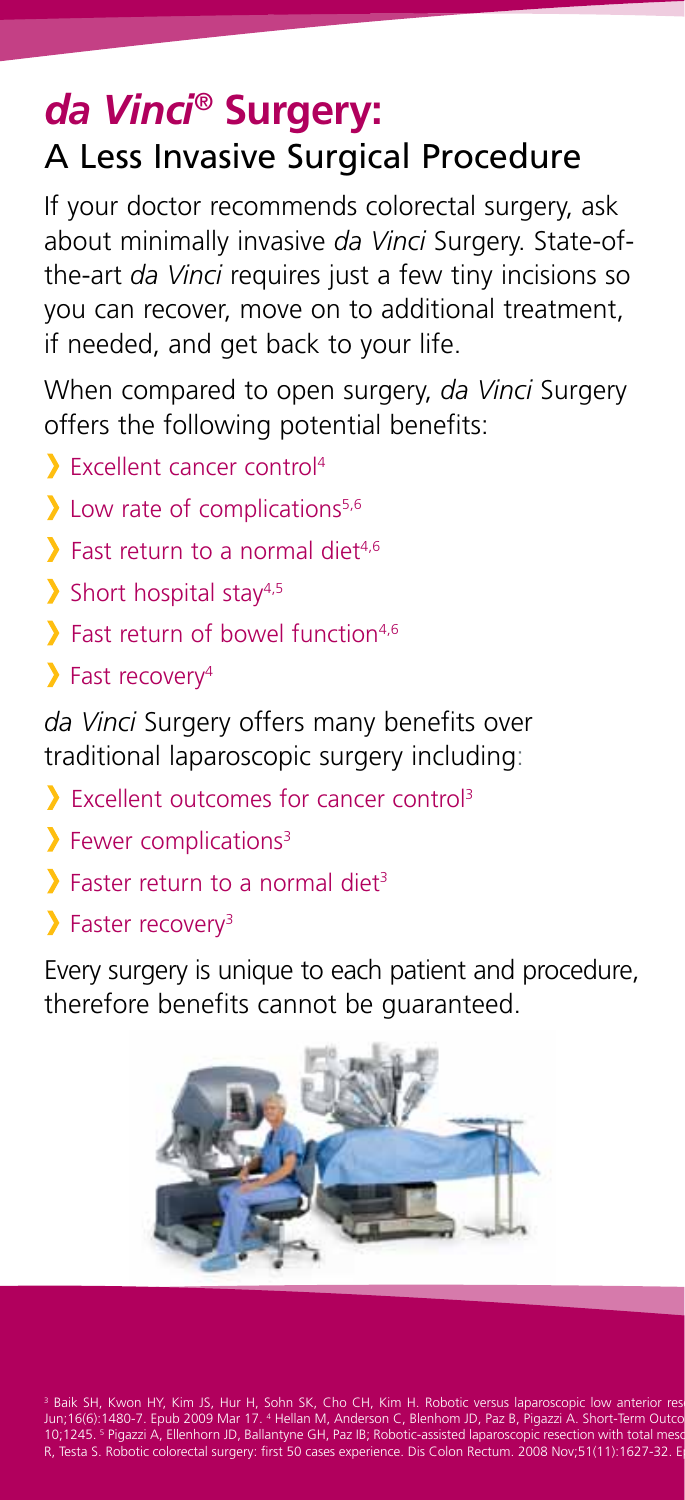## **The Enabling Technology:** *da Vinci®* Surgical System

The *da Vinci* Surgical System is designed to provide surgeons with enhanced capabilities, including high-definition 3D vision and a magnified view.

Your doctor controls the *da Vinci* System, which translates his or her hand movements into smaller, more precise movements of tiny instruments inside your body.



Though it is often called a "robot," *da Vinci* cannot act on its own. Surgery is performed entirely by your doctor. Together, *da Vinci* technology allows your doctor to perform complex procedures through just a few tiny openings. As a result, you may be able to get back to your life without the usual recovery following major surgery.

The *da Vinci* System has been used successfully worldwide in hundreds of thousands of procedures to date.

ection of rectal cancer: short-term outcome of a prospective comparative study Ann Surg Oncol. 2009<br>mes After Robotic-Assisted Total Mesorectal Excision for Rectal Cancer. Annals of Surgical Oncology. 2007<br>vectal excision **pub 2008 May 17.**